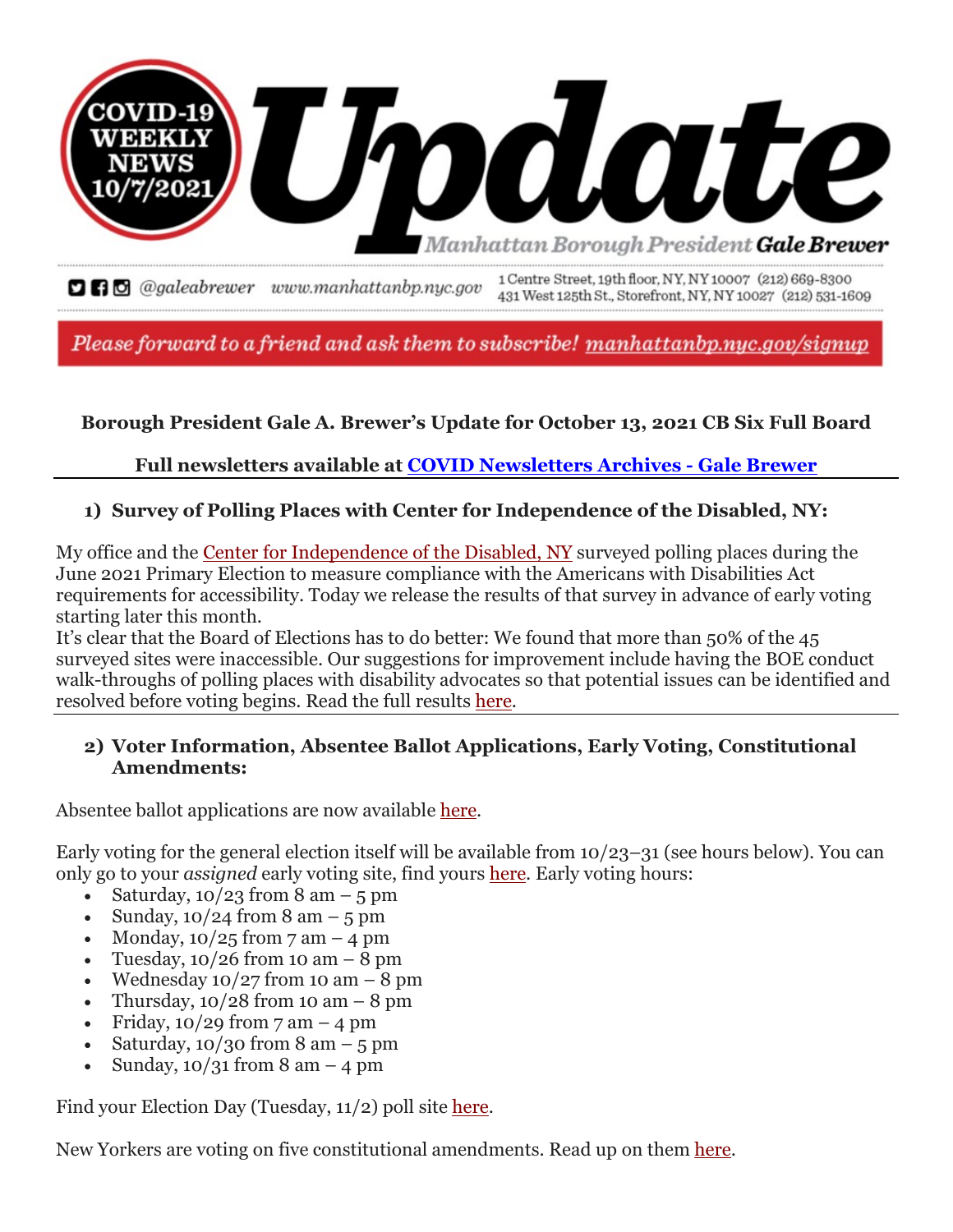If you sign up to be a poll worker, you could earn up to \$2,800 if you work the nine days of early voting and the day of the general election. Translators are also needed in Spanish, Chinese, Korean, Hindi, and Bengali. No experience is necessary; you are even paid for training. Apply [here.](https://vote.nyc/page/poll-worker-positions#p3)

# **3) Open House New York Exhibits:**

Saturday (10/16) is the first day of the annual [Open House New York](http://ohny.org/weekend/plan-your-weekend) weekend, and we will once again display our set of maps executed by John Randel-- the first that plotted the 1811 "Commissioner's Plan," which established the Manhattan street grid from Houston St. to 155th St.

My office is the sole repository for these 92 individually hand-drawn and hand-colored panels, which will be assembled into a room-size, tabletop display, roughly 16 feet by 60 feet, so that map geeks and Manhattan-philes can examine every part. Attendees who live in each map's quadrant will be able to register for a drawing for a digital print of their map.

Join us Saturday (10/16) from 10 am  $-$  4 pm at the Municipal Building, 1 Centre Street (North entrance). Masks and proof of vaccinations are required.

Find a full listing and description of the many OHNY sites [here.](http://ohny.org/weekend/plan-your-weekend)

# **4) 2020 Census Results Released:**

The 2020 Census results have been released (Manhattan's population grew by 108,378 people to 1,694,251). The NYC Dept. of City Planning has analyzed the data, and you can download the full spreadsheet of raw data [here](https://www1.nyc.gov/site/planning/planning-level/nyc-population/2020-census.page##2020-census-results) and DCP's analysis [here.](https://www1.nyc.gov/assets/planning/download/pdf/planning-level/nyc-population/census2020/dcp_2020-census-briefing-booklet-1.pdf?r=3)

# **5) Open Restaurant Design Ideas Wanted:**

[Provide your design ideas](https://www1.nyc.gov/html/dot/html/contact/contact-form.shtml) on how Open Restaurant structures should be designed before the program is made permanent next year. The NYC Dept. of Transportation is soliciting public input so that the final program rules balance creativity, feasibility, and cost.

## **6) Drop-in Flu Shot Clinic:**

Thursday (10/14) from 1–4 pm, I'm co-sponsoring a free drop-in [flu shot clinic](https://mailchi.mp/89844b0dccf0/free-flu-shots-fall-2021?e=628f5e9457) at Lenox Health [Greenwich Village](https://www.northwell.edu/lenox-health-greenwich-village) (200 W. 13th St., 5th floor vaccine center).

## **7) Manhattan Community Board Leadership Training Series Opens:**

The Office of Manhattan Borough President Gale A. Brewer is pleased to announce its Fall 2021 Community Board Leadership Training schedule. The workshops cover topics and skills that are useful to both newly-appointed Community Board members as well as those more experienced.

This fall, we are excited to offer Lunch & Learn Sessions! Use these shorter, midday sessions as an opportunity for professional development. All Lunch & Learn Sessions start at 12 p.m. and last one (1) hour unless otherwise noted.

#### **Trainings:**

- **A) Using 2020 Census Data Tools** 

Led by the U.S. Census Bureau